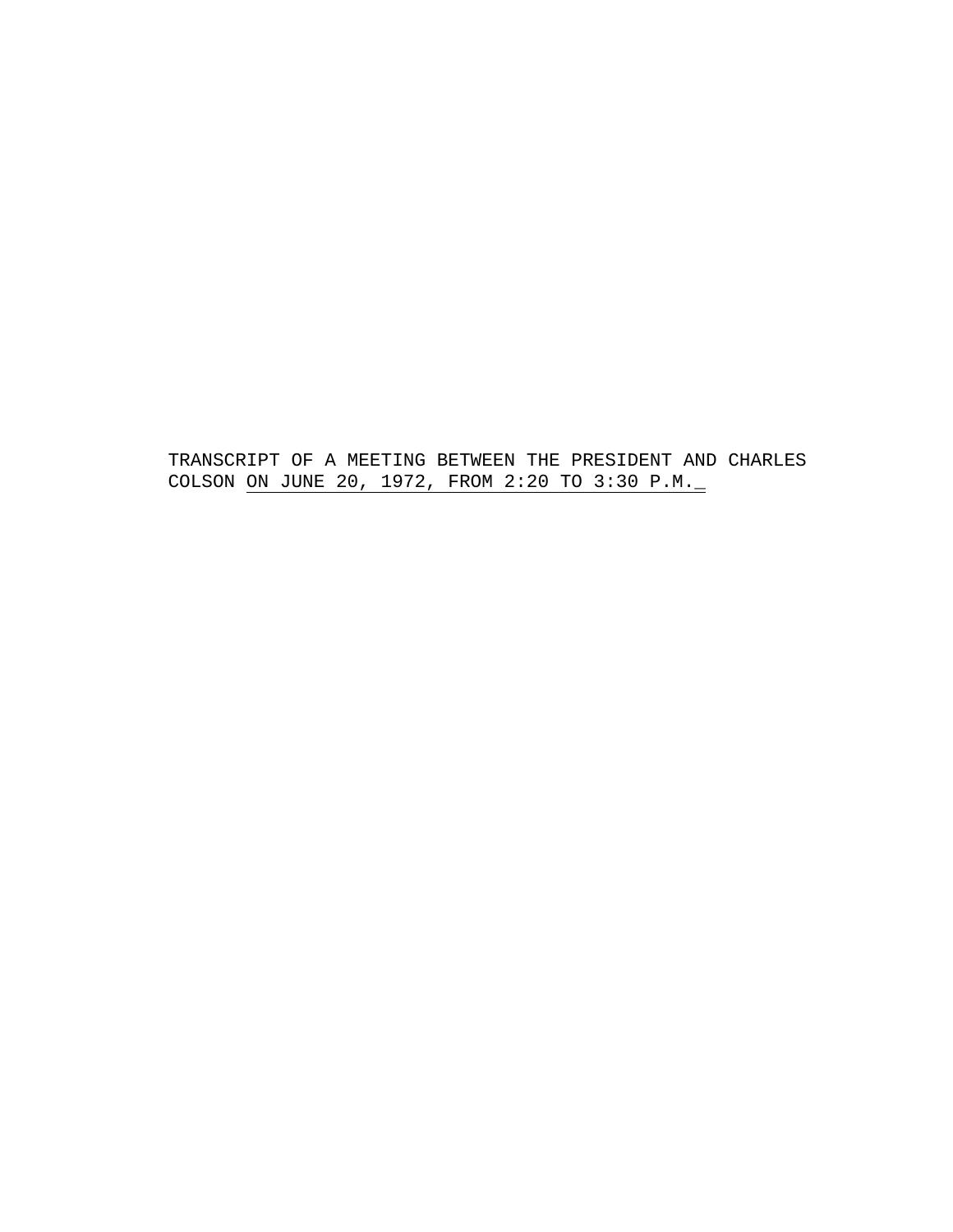TRANSCRIPT OF A MEETING BETWEEN THE PRESIDENT AND CHARLES COLSON ON JUNE 20, 1972, FROM 2:20 TO 3:30 P.M.

- COLSON: Sir.
- PRESIDENT: Hi. Now I hope everybody is not going to get in a tizzy about the, uh, Democratic Committee.
- COLSON: A little, uh, it's a little frustrating, disheartening, I guess, is the right word.
- PRESIDENT: Well.
- COLSON: Pick up that God damn Washington Post and see that guilt by association.

PRESIDENT: Yeah. (Unintelligible)you?

COLSON: Yeah. I, this is the (unintelligible) in three months. Been off our payroll for three months.

PRESIDENT: No, don't worry about your personal expense and pension problems.

COLSON: No, I've learned a lesson from you in that regard. I must say that...

- PRESIDENT: Can't rule out the fact, it happened. Oh, well--
- COLSON: (Unintelligible) family--they knew us (unintelligible).

PRESIDENT: Really?

- COLSON: Sickening you know, they say, "Were you involved in this thing?"
- PRESIDENT: Yeah.

(Unintelligible)

| COLSON:                                                                                                |                         |  | Do they think I'm that dumb? |  |  |  |
|--------------------------------------------------------------------------------------------------------|-------------------------|--|------------------------------|--|--|--|
| $\mathsf{n}\mathsf{n}\mathsf{n}\mathsf{n}\mathsf{n}\mathsf{n}\mathsf{n}\mathsf{n}\mathsf{n}\mathsf{n}$ | $(11m + n + n11 + n11)$ |  |                              |  |  |  |

PRESIDENT: (Unintelligible).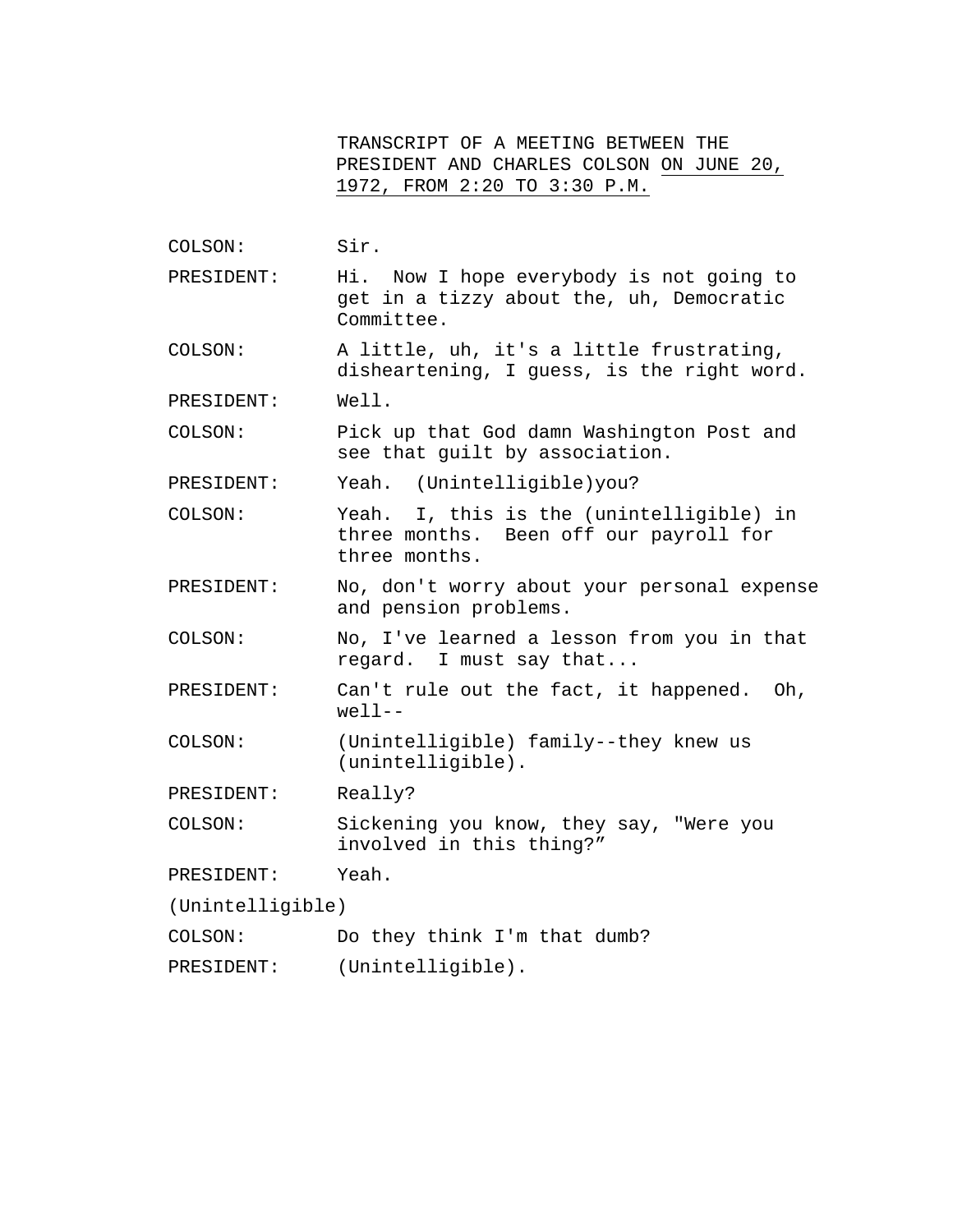COLSON: (Unintelligible) quite that way.

PRESIDENT: Well, don't worry about that.

COLSON: Well, I don't think it's--it's even less then IT and T. It's the kind of thing that no one in the country...

PRESIDENT: Yeah, well now (unintelligible)...

COLSON: (Unintelligible).

PRESIDENT: A lot of people think you oughta wiretap.

COLSON: Well they, I'm, I'm sure most people...

PRESIDENT: Knew why the hell we're doing it, and they probably figure they're doing it to us, which they are.

- COLSON: Most people figure that, uh, political parties spy on each other and that's part of the problem. (Unintelligible) spying. I...
- PRESIDENT: That's why, uh, that's why, uh, they hired this guy in the first place to sweep the rooms, didn't they?
- COLSON: Yes sir. Frankly sir, I haven't got into the, uh, ultimate details that we want to on this. But I assume he was hired to protect their own offices.
- PRESIDENT: Well, they better, better have somebody you know, the, uh, uh, Bob gave them 340 on the chopper. (Unintelligible). The chopper had some guy with McGovern, aides that they have are--they hope the committee bugged--I just had Bob pick it up.

COLSON: Yeah.

PRESIDENT: (Unintelligible) good story.

COLSON: (Unintelligible) they've, they've known most of our leads (unintelligible).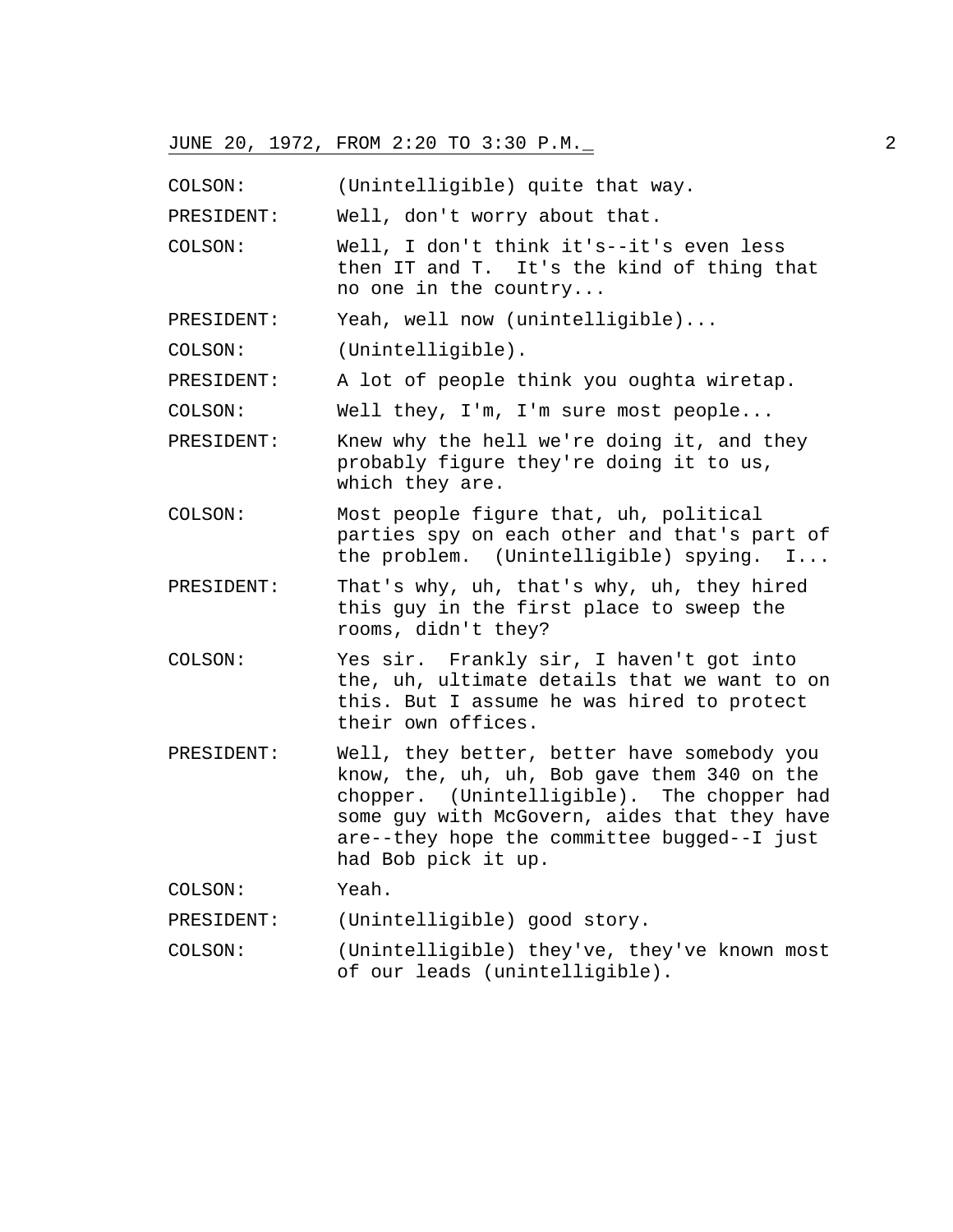PRESIDENT: Was he the guy that bugged the U.S.-- (Unintelligible). You've got a God damn person over there that's ratting on us. What do you think?

COLSON: I think its undoubtedly, O'Brien's group.

PRESIDENT: Do you?

COLSON: You never know.

PRESIDENT: You say who... I don't know who the hell it would be. Some disgruntled (unintelligible) or somebody planted it.

COLSON: Or it could be his secretary.

PRESIDENT: Well, secretaries do it, not that you pay them any (unintelligible).

- COLSON: Sure. There, there's no way you can guard against that kind of thing. The only thing you can do is be...
- PRESIDENT: Be sure the White House has told, you know...

COLSON: Well, I think--oh sure, I mean, that's the kind of thing (unintelligible).

PRESIDENT: At least the ones we're going to investigate are. (Unintelligible).

COLSON: Oh yeah (unintelligible).

- PRESIDENT: I mean like, ah, the ones we have over there according to (unintelligible) and uh, the Yates girl, Buz Yates, Yates (unintelligible) both worked for Johnson. That's sort of a key that, uh,--Oh, hell, uh...
- COLSON: Those, those kind of people, I think you can tell a person from the way...
- PRESIDENT: I, I think so, they don't look that--Well...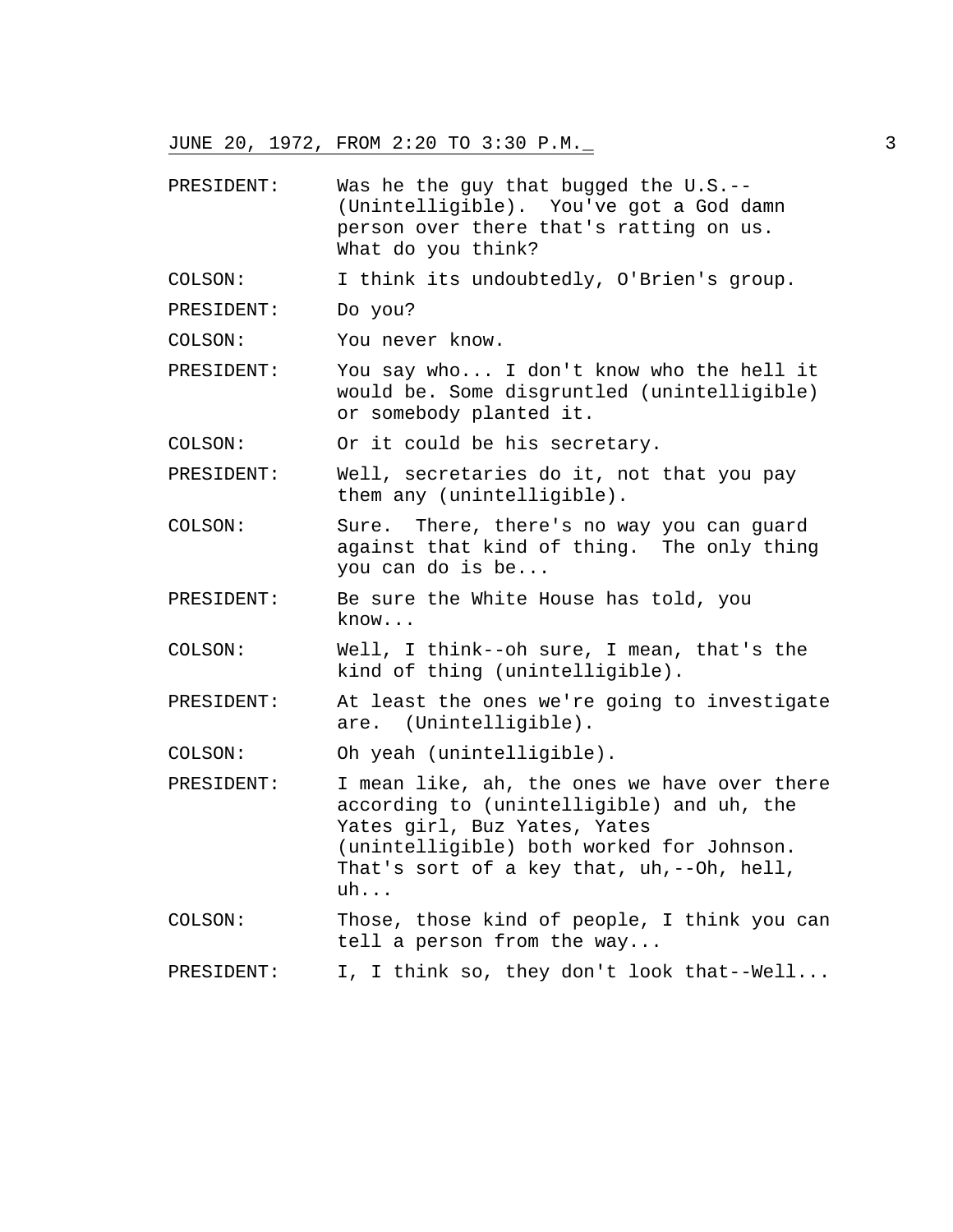- COLSON: Yeah. I don't quite know if--might be able to do it long enough to (unintelligible). (Tape noise) that's the kind of thing you can never be sure of. PRESIDENT: On this thing here, I, uh, I've got to, well, it's a dangerous job. COLSON: Well, Bob is pulling it all together--thus far, I think we've done this, I think, I think we've done the right things to date. PRESIDENT: I think the real question is whether, uh, we
- want to (unintelligible) the charge-(tape noise) (unintelligible) to hold up. Basically, they all pretty hard line guys.
- COLSON: Yes, sir.
- PRESIDENT: If we are going to have this funny guy take credit for that

COLSON: You mean the one with the--Hunt?

- PRESIDENT: (Unintelligible).
- COLSON: Course I, I can't believe he's involved. I think (unintelligible) he's, he's, he's too smart to do it this way, he's just too damned shrewd (unintelligible/**REMOVED**) too much sophisticated techniques. You don't have to get into (unintelligible with tape noise) heavy equipment like that, put it in the ceiling, hell of a lot easier way.
- PRESIDENT: It doesn't sound like a, a skillful job. (Unintelligible). If we didn't know better, would have thought it was deliberately butched.
- COLSON: Yeah, uh, I thought of that this weekend. And, uh, then I, then I figured, uh, maybe it's the Cubans that did it. Organizing it on their own, because you know they had, uh, (unintelligible). (Coughs)
- PRESIDENT: I just, just feel very strongly.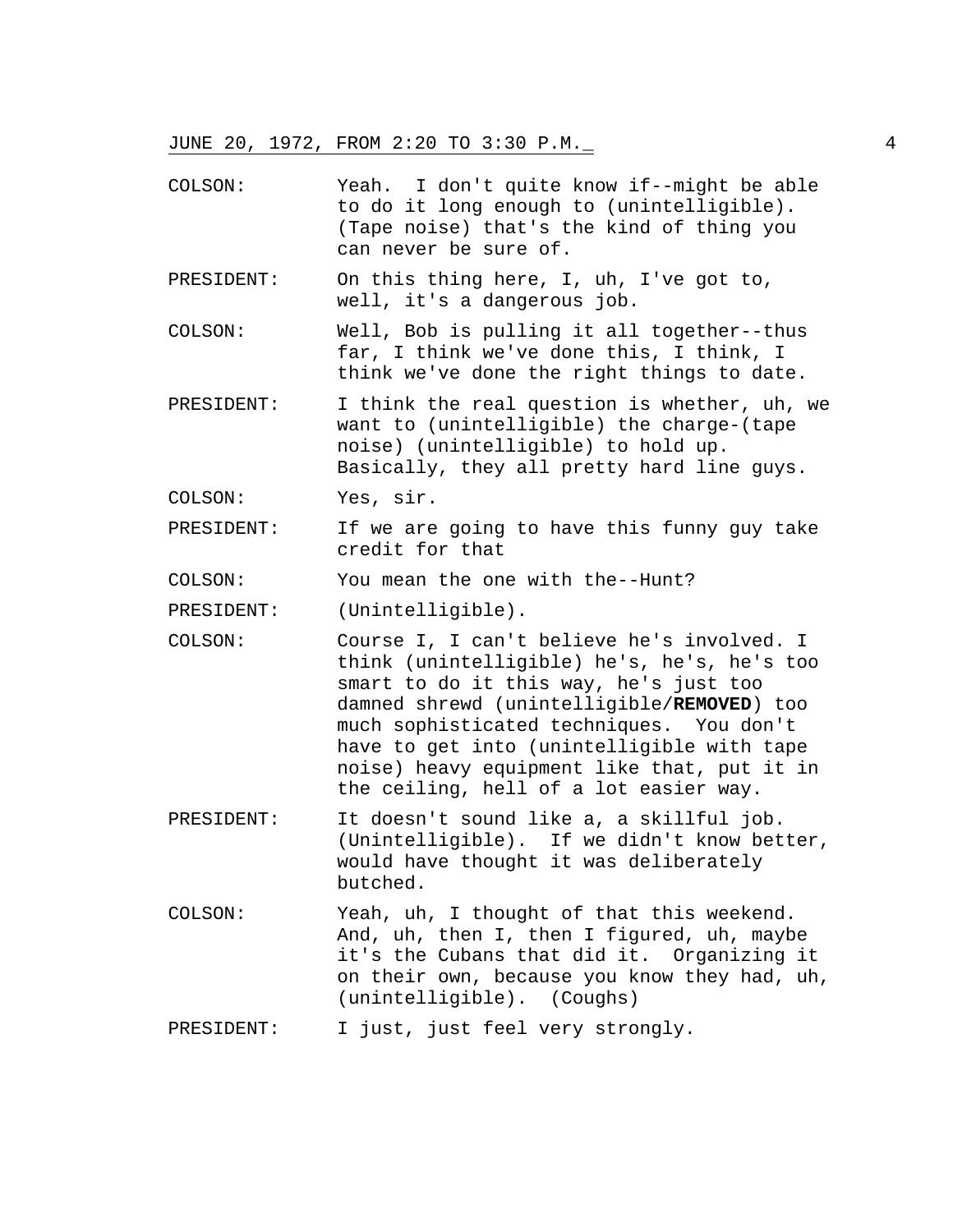COLSON: Oh, Jesus. I just talked to Clawson. He said you know we should (unintelligible).

PRESIDENT: I saw a paper when I was in there--it says, Kennedy, uh, public enemy number one for Cubans (unintelligible).

- COLSON: Oh, they're violent. Well you know, Mr. President, most of them keep (unintelligible)...
- PRESIDENT: I'm anxious to get that, why don't you get that paper of ah, Rebozo had it on his, uh, desk. It's the last published, the last issue, I think to the paper. Published, had to be published (unintelligible) public enemy number one.
- COLSON: They hate him, of course they hate McGovern because they're not used to Kennedy (unintelligible). You know, if we were to recognize Castro and he was the man who returned the Cuban Nationals. A lot of these guys who were, who were, would be considered fugitives from Cuba--they don't know where to get political asylum.

PRESIDENT: (Unintelligible).

COLSON: That's right.

PRESIDENT: (Unintelligible) these days...Jesus Christ.

COLSON: Well.

PRESIDENT: We pay a price. McGovern would do it in a minute.

COLSON: You, he, put yourself in their shoes, when you think that, uh, that they're sitting here thinking--God that's not what (unintelligible). He may be taken back to a firing squad in Havana. (Unintelligible) resort to some further (unintelligible).

PRESIDENT: Or the Post, obviously, would be in a hell of a fight on that, and it will rub off on some others. I cannot believe that the press is as vicious as it is. Be able to make this an issue, that's uh-- Stay relaxed, you know what I mean (unintelligible).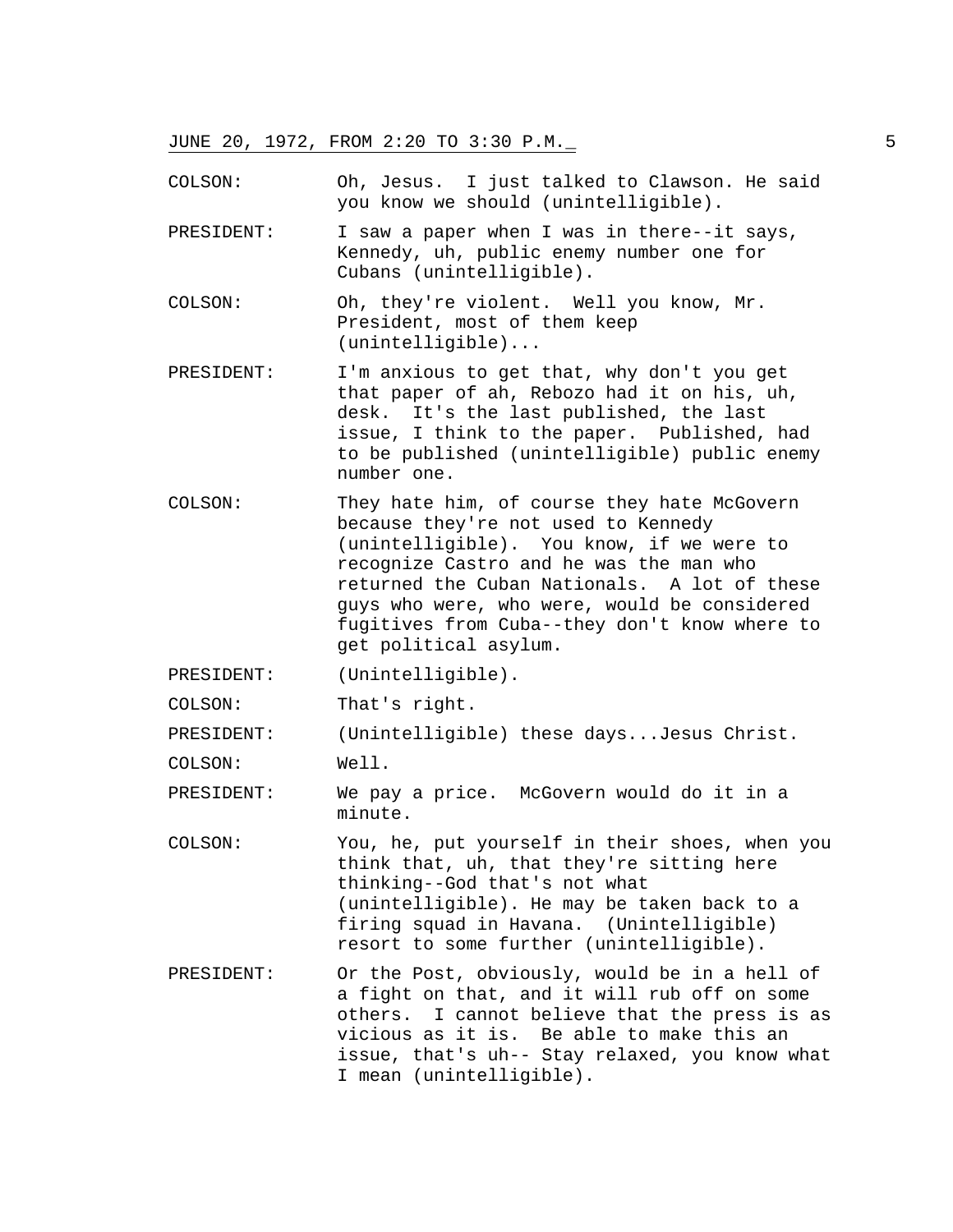- COLSON: The Post story is the front page in Boston this morning, in the Boston Globe. They've got some (unintelligible) large pictures so I called a few people up here this morning, and nobody's seen it. And those who had seen it said, "Look, (unintelligible).'' I, I don't think people pay attention.
- PRESIDENT: I read the story. (Unintelligible). But, uh, of course I (unintelligible). What the hell does it prove? That he had-somebody had your number in a book, so that's, what the hell does that prove? But...(unintelligible). Probably had mine.
- COLSON: They had Howard Hunt's number, not mine. (Unintelligible) telephone

PRESIDENT: That's right, but Hunt was, uh...

- COLSON: But you read that story in the paper and you think they had mine. Now, that was a brilliantly written piece of, uh, political knavery because the first time you read it you think they had my number and then you read it again and it's Howard Hunt's.
- PRESIDENT: Know about Howard Hunt's, but how did we get you in there?
- COLSON: Well, Howard Hunt was here as a consultant and I wrote an (unintelligible).
- PRESIDENT: Oh yeah. Well, I said to him I don't suppose any lawyer from (unintelligible) the guy will get a Pulitzer Prize for this...

COLSON: Probably.

PRESIDENT: (Laughs). No, no, no, you know what I mean, the guy that broke in...

COLSON: Oh, oh.

PRESIDENT: ...for Christ sakes, they gave the Times the Pulitzer Prize.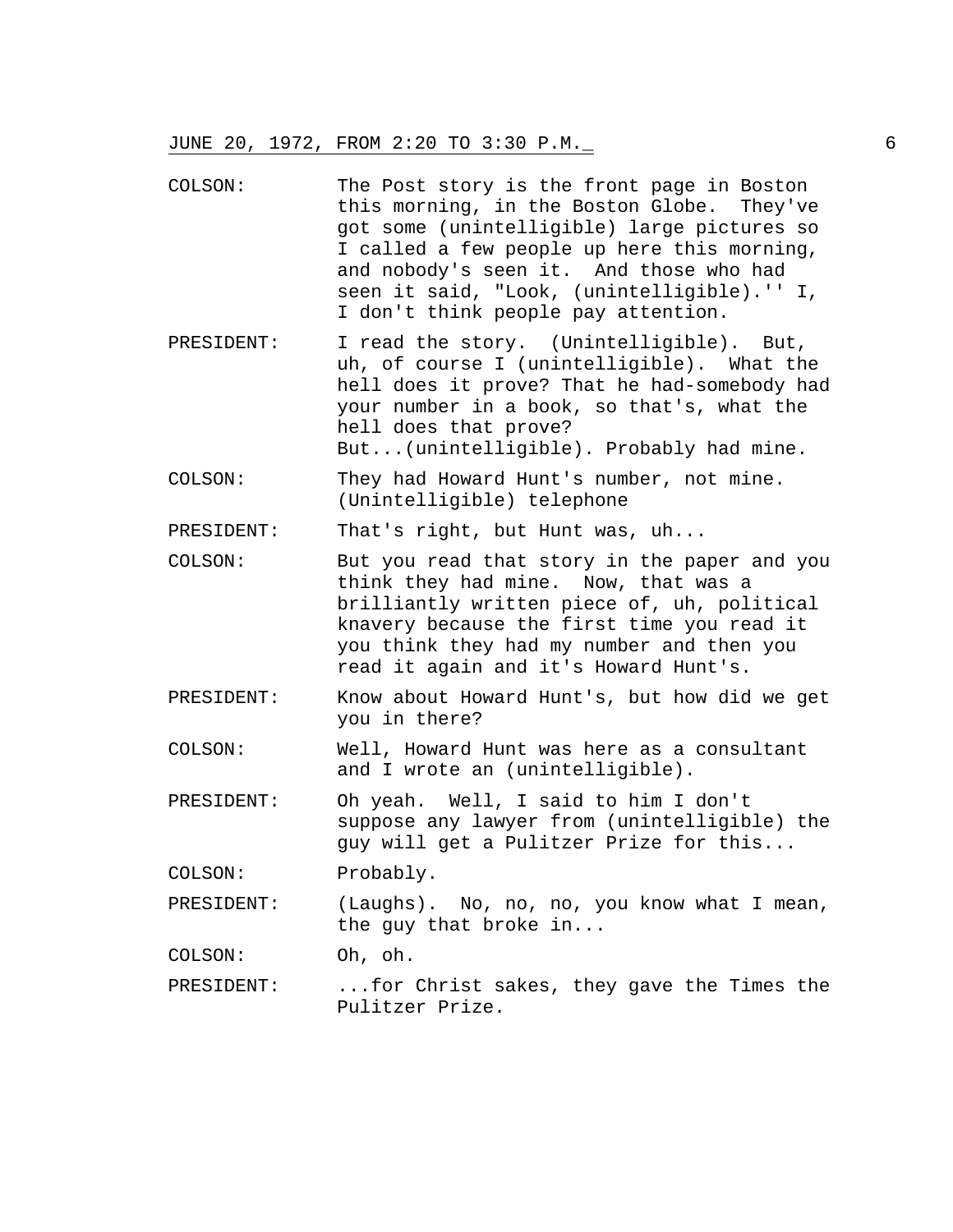- COLSON: They gave Anderson a Pulitzer Prize. In other words, stealing documents (unintelligible) for (intelligible).
- PRESIDENT: Belonging to the Government, top secret, shit, uh, who, did, did any of these people squeal about that then?

COLSON: Yeah, isn't that true.

- PRESIDENT: That's my point. Did McGovern, did the Times, did the Post squeal about that then? Now here was an attempted theft that failed, against a political party, not against the Government of the United States. They give Pulitzer Prizes for publishing stolen documents. Now let's get at a, I think a hell of a tough speech. (Unintelligible). An article, I mean, let a, a...
- COLSON: ...that's right, if, if you steal classified Government documents and print them in a newspaper you get a Pulitzer Prize.

PRESIDENT: Right. And don't...

COLSON: (Unintelligible) political party headquarters, uh, you get pilloried.

- PRESIDENT: That's great, great. Well, and then, too of course, we are just going to leave this where it is, with the Cubans. I hired a detective as being, happens to be the most (unintelligible). Now--
- COLSON: I think that's (unintelligible) when he was younger. (Unintelligible) the picture said he's good. The fact that they had Hunt's name was the most logical thing in the world because he ran and trained the chief of brigade that went to the Bay of Pigs. He's the fellow that came up and, and cried at John Kennedy's office to win such and such a waiver.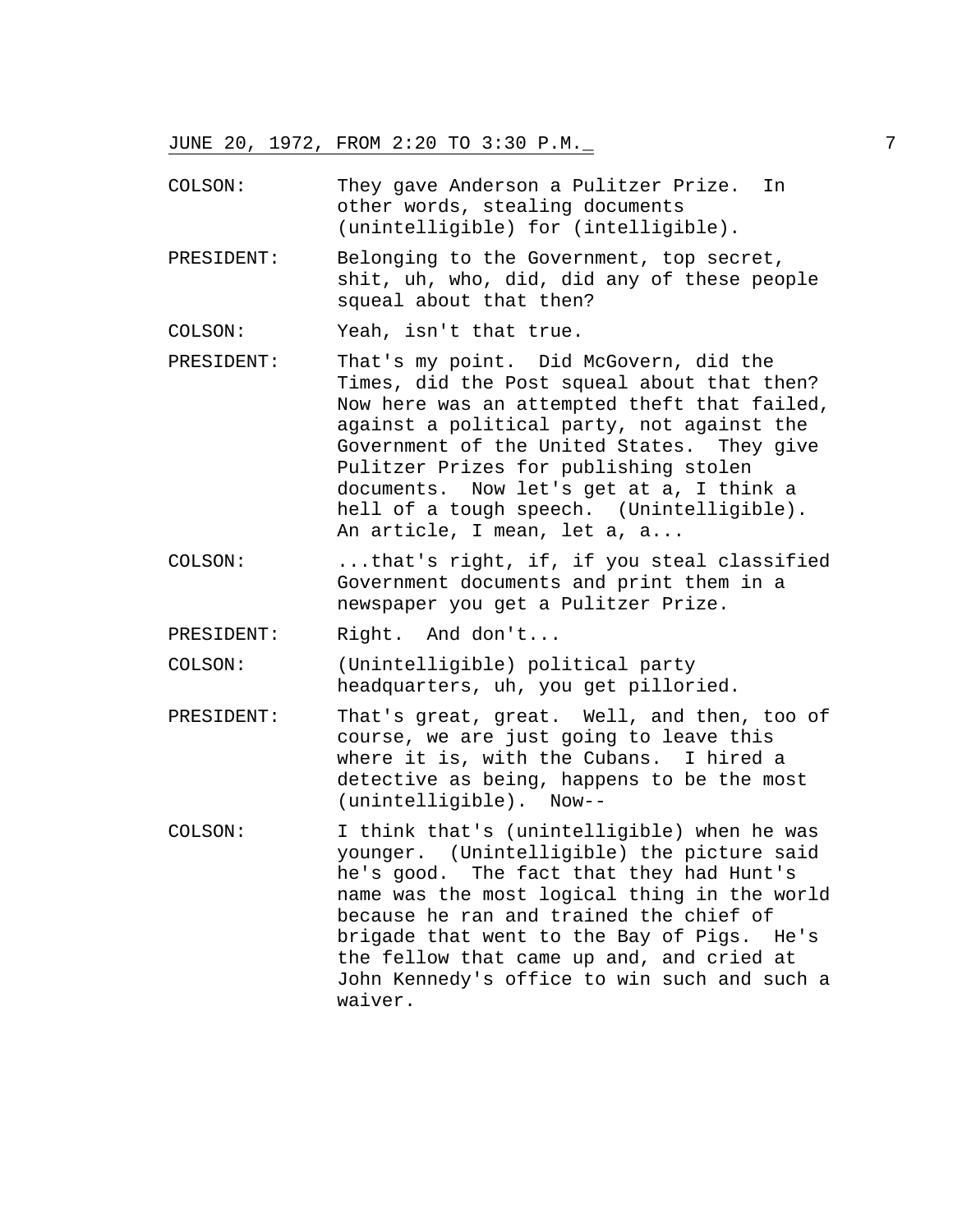PRESIDENT: (Unintelligible).

COLSON: Bill Buckley is his children's Godfather. He's a very hard, right hard running guy.

PRESIDENT: Buckley's the kind to write the story.

COLSON: Buckley's the guy who just (unintelligible).

- PRESIDENT: I hope to Christ that he's got (unintelligible) they get Hunt for trying? (Unintelligible) double standard (tape noise). (Unintelligible) I'm not gonna worry about it. I've (unintelligible) sh-, the hell with it. Well, let me say it flatly we're not going to reach to it that way. we're gonna, we've worked hard on that (unintelligible). What else could we overlook?
- COLSON: They'll feel sure (unintelligible). No basis for that. O'Brie-, O'Brien has sued for invasion of privacy. That's that's, that's libel in my book. That's libel. That isn't--

PRESIDENT: When will that get up?

COLSON: Well, they, they brought the suit today, it was announced they were bringing the suit today that the attorneys. I don't think that be dismissed for lack of a (unintelligible) But the, the, uh, you know, it's a great Washington story, because Washington just thrives on intrigue, and spys and suspense.

PRESIDENT: Well, as you know...

COLSON: ...the political (unintelligible).

PRESIDENT: Where in the hell (unintelligible), where the hell are all these leaks from our side coming from? Now let's put that aside for (unintelligible) Jesus Christ we've got our place replace. You know damn well, there, you're, you're either bugged or disloyal or thievery are common par for the course. You don't have to deal in proving a bugging count.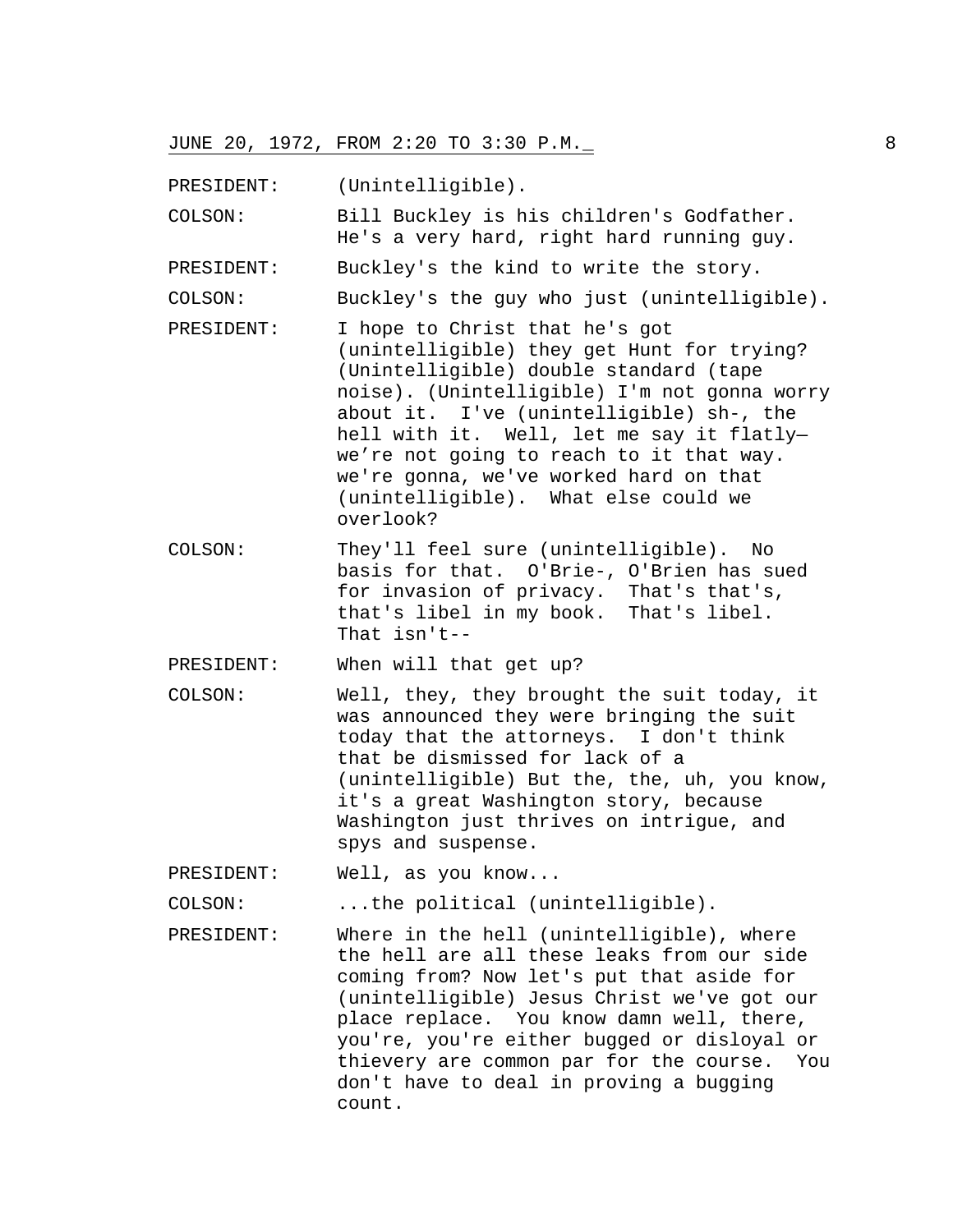COLSON: Of course, the thing we have to guard against, Mr. President, is the idea of (unintelligible) on ITT mistake. Now, we were riding so damned high and I guess we couldn't do much about it but they dragged us into it, but--the press, the media and the Democrats are so God damn desperate that any issue that they can lay their hands on- that it's something which normally wouldn't amount to that much. They're just going to blow their cool out because they haven't got any other place they can lay a glove on US. And that was the case with ITT, which came after China, the economy was picking up, wage-price controls were working, they had nothing so they went into ITT viciously.

PRESIDENT: Sure. (Unintelligible/**REMOVED**).

- COLSON: (Cough) I think they'll try to. You can't, you can't make a case out of this the way you could out of ITT. The weakness in ITT was that it fed the public suspicion that the Republicans are dedicated to big business.
- PRESIDENT: Yeah, I know, it's \$400,000 and all that and so forth. But here it is, they're just trying, let the Committee try to find out what the others are doing (unintelligible).
- COLSON: I think people expect it. I really do. I think they expect it. The trouble is

PRESIDENT: Mistake would be what? (Unintelligible).

COLSON: Mistake would be to get all of them zeroed in on it.

PRESIDENT: Oh.

COLSON: Make a big case out of it.

PRESIDENT: Oh shit. (Unintelligible) I couldn't agree more.

COLSON: Go after it day in and day out.

PRESIDENT: Yeah.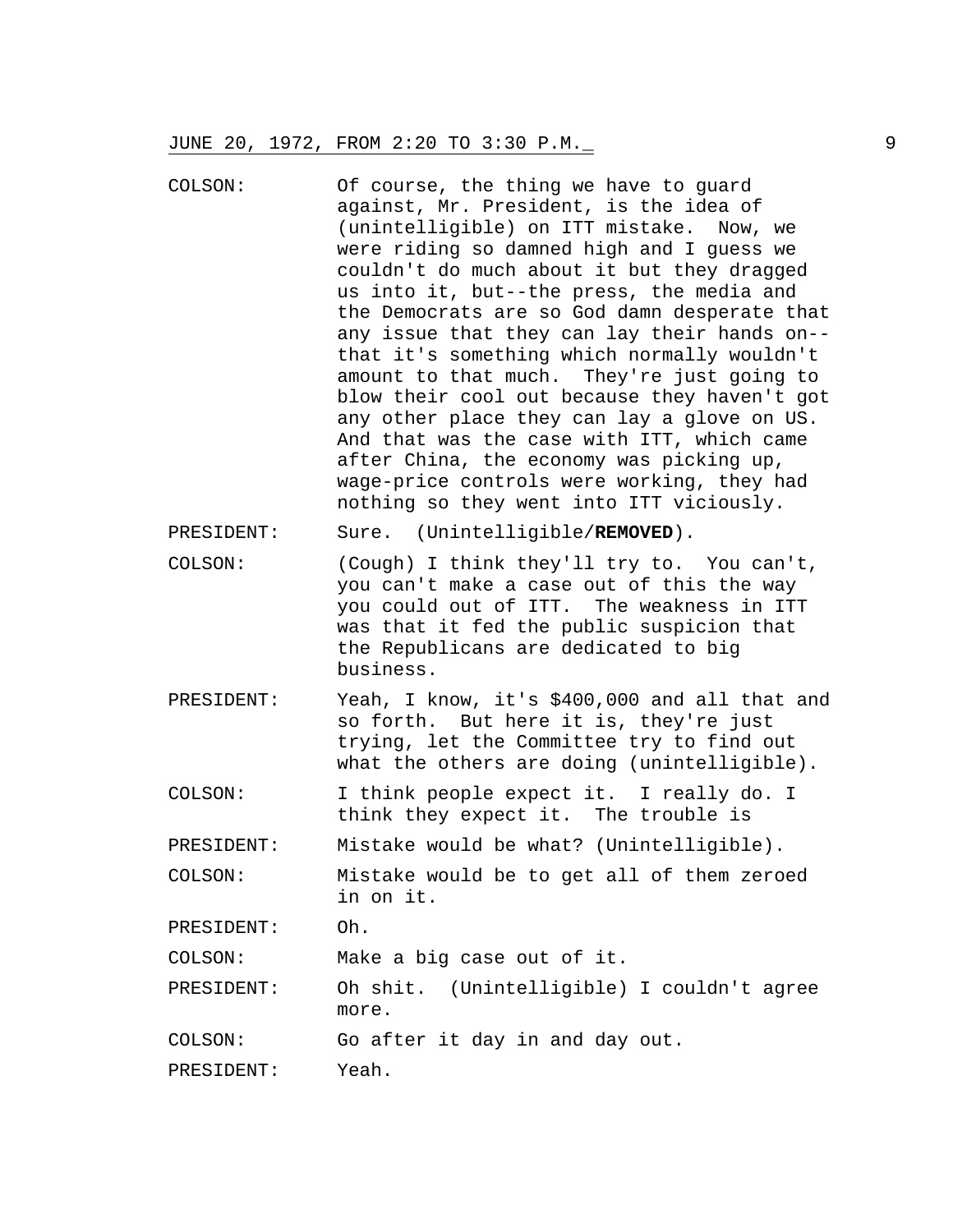PRESIDENT: Yeah.

COLSON: Follow the every--uh, I'd say the hell with it, believe me.

- PRESIDENT: Yeah, gotta--, and keep your people all away from it. (Unintelligible) like this and I cop out. (Unintelligible).
- COLSON: This is good. This is a (unintelligible). This get's into the media in a way that they would have accepted

PRESIDENT: That's right. It couldn't be very hard.

COLSON: Sure these fellas are just in there trying to win the Pulitzer Prize. He's going at this pretty well--it's going to be a damned effective speech. Apparently was on a T.V. program out in California, state-wide hookup, state-wide program. And, uh, (tape noise) Ellsberg, he didn't know he was having it on Ellsberg, and they asked him to comment on Ellsberg today and come here today prepared to discuss the wholesale price of (unintelligible) (laughs and coughs) And I gave a very good opeech and said, "Look, I, that the President is monitoring it himself (unintelligible). Actually, Mr. President, in this area we've been making, I think, some pretty good progress with the media. It's (unintelligible with tape noise). Now, well it has taken hold really. And the interesting thing is that the press office, every week, come around asking questions about who's money we are (unintelligible) the media this week.

PRESIDENT: Yeah.

COLSON: It shows they're ner-, I'd say it shows they are nervous about it. They're, they're...

PRESIDENT: Here we have meetings and so forth and so on. So they'll know better next time.

COLSON: We, we too, but (Laughs)

PRESIDENT: That's right. (Unintelligible). I'm not saying about it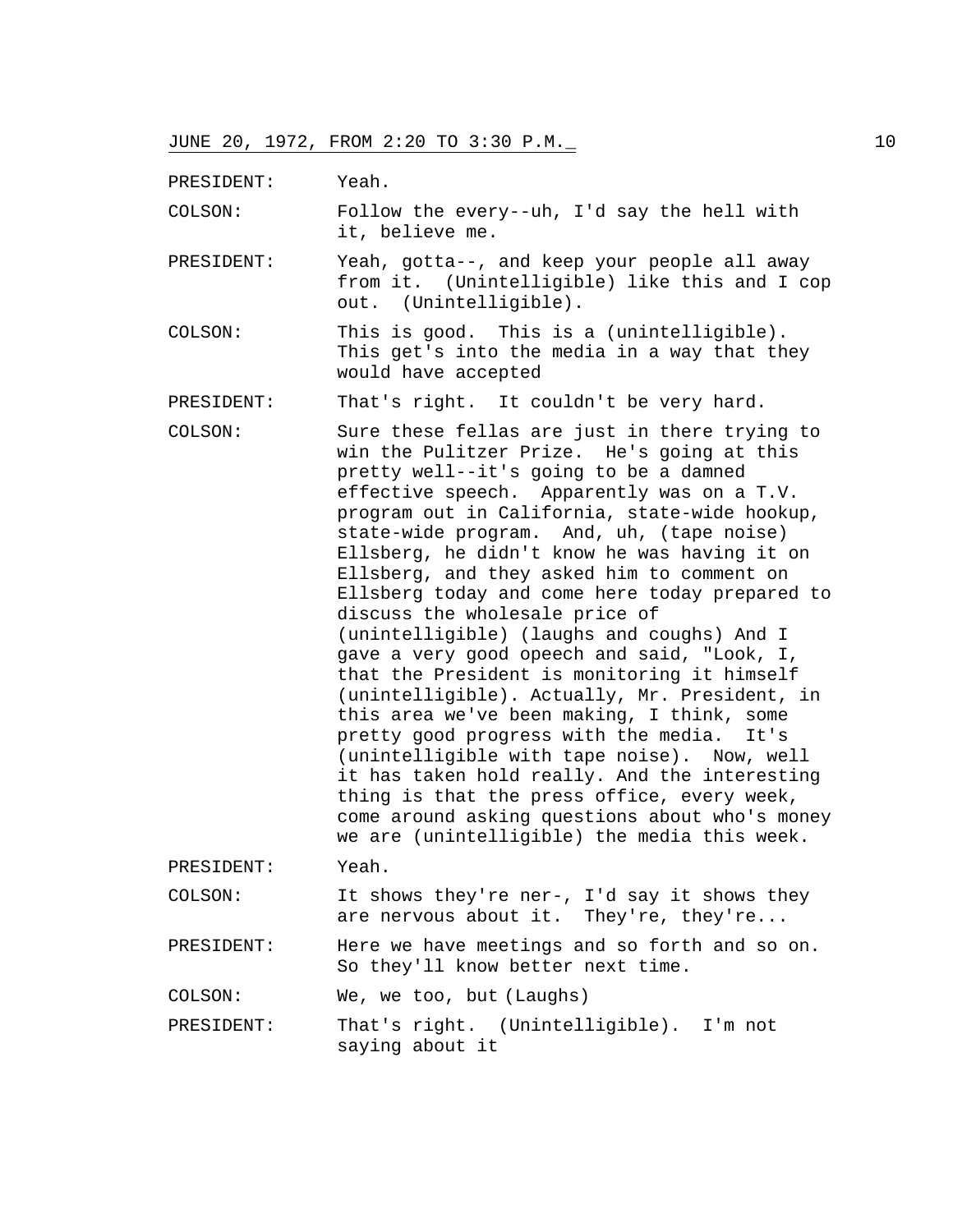COLSON: You know, I, I picked up just earlier this,-- I guess it was yesterday--run down of oral (unintelligible) and published them around the country as a result of Ken Clawson's attack on the New York Times. And it's really, ah, it's ah, fascinating, uh study, the Dallas Editorial...

PRESIDENT: Great.

- COLSON: ...the Detroit News, the, it's run all over the country, little syndicates picked it up, uh, media critics picked it up, Newsday featured it. He caught them on that one. He really--and this, really hurt them. They're still stinging over that Anthony Lewis story on Vietnam.
- PRESIDENT: They're still writing that same lousy line, but they're stinging about the story. Your1re right.
- COLSON: And they're also stinging now about that impeachment ad in the New York Times.
- PRESIDENT: Are they?
- COLSON: I don't know whether you've noticed it but but that Common Cause (unintelligible) up against, uh against the New York Times and the sponsors of the impeachment ad.
- PRESIDENT: On what grounds? Common Cause.

COLSON: Yes sir.

PRESIDENT: Why?

COLSON: Because they, this is their chance to prove that they're (unintelligible).

PRESIDENT: Fair?

COLSON: Fair.

PRESIDENT: On what a, what ground?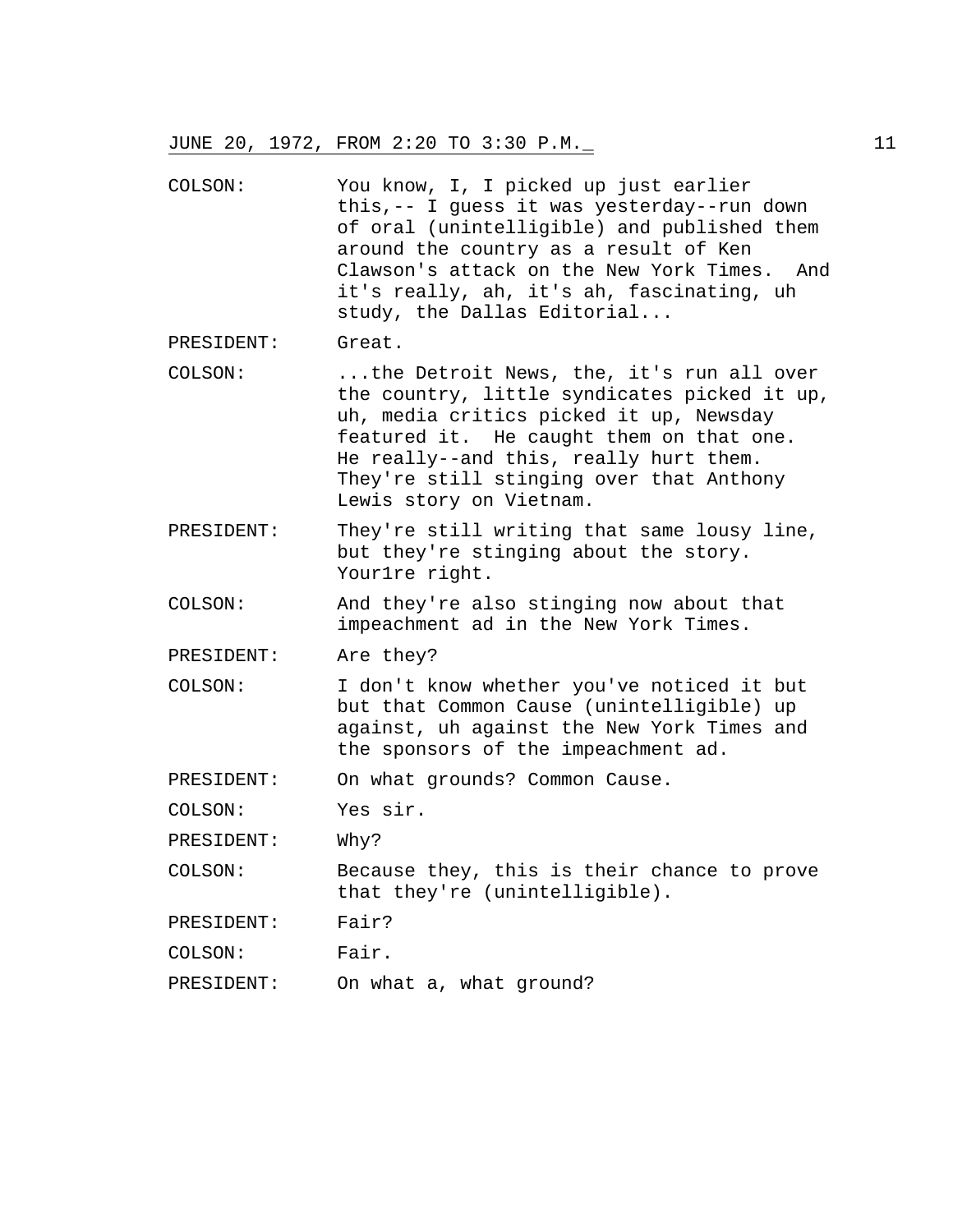COLSON: Well, the Times violated the new, the new campaign spending (unintelligible)

PRESIDENT: How did it violate it?

COLSON: Because they didn't, they didn't require the political disclaimer which, uh, says that this ad is, was paid for or not paid for on behalf of...

PRESIDENT: My guess is the Times would be pretty--

COLSON: No, no they'd have, they'd have to, to charge them for it.

PRESIDENT: What look, well, you know what I mean.

COLSON: Oh yeah, yeah.

PRESIDENT: That's what they believe.

- COLSON: If that comes out, uh, we'll, we'll have a case against the New York Times on that quick. The GAO is now investigating the Times on that... Would be a lovely twist...
- PRESIDENT: The GAO is...
- COLSON: ...basically...

PRESIDENT: Because of this?

COLSON: ...because of a violation of the campaign spending section.

> Yeah, they're on, the Times is on very weak ground, I think...

PRESIDENT: What're they arguing? They just, they just-oversite...?

COLSON: No, they're gonna argue that it wasn't a political ad, yet right in the body of the ad was a request for funds for candidates who would vote to impeach you as President. So, they, they don't have much of a defense. Then they'll have to disclose who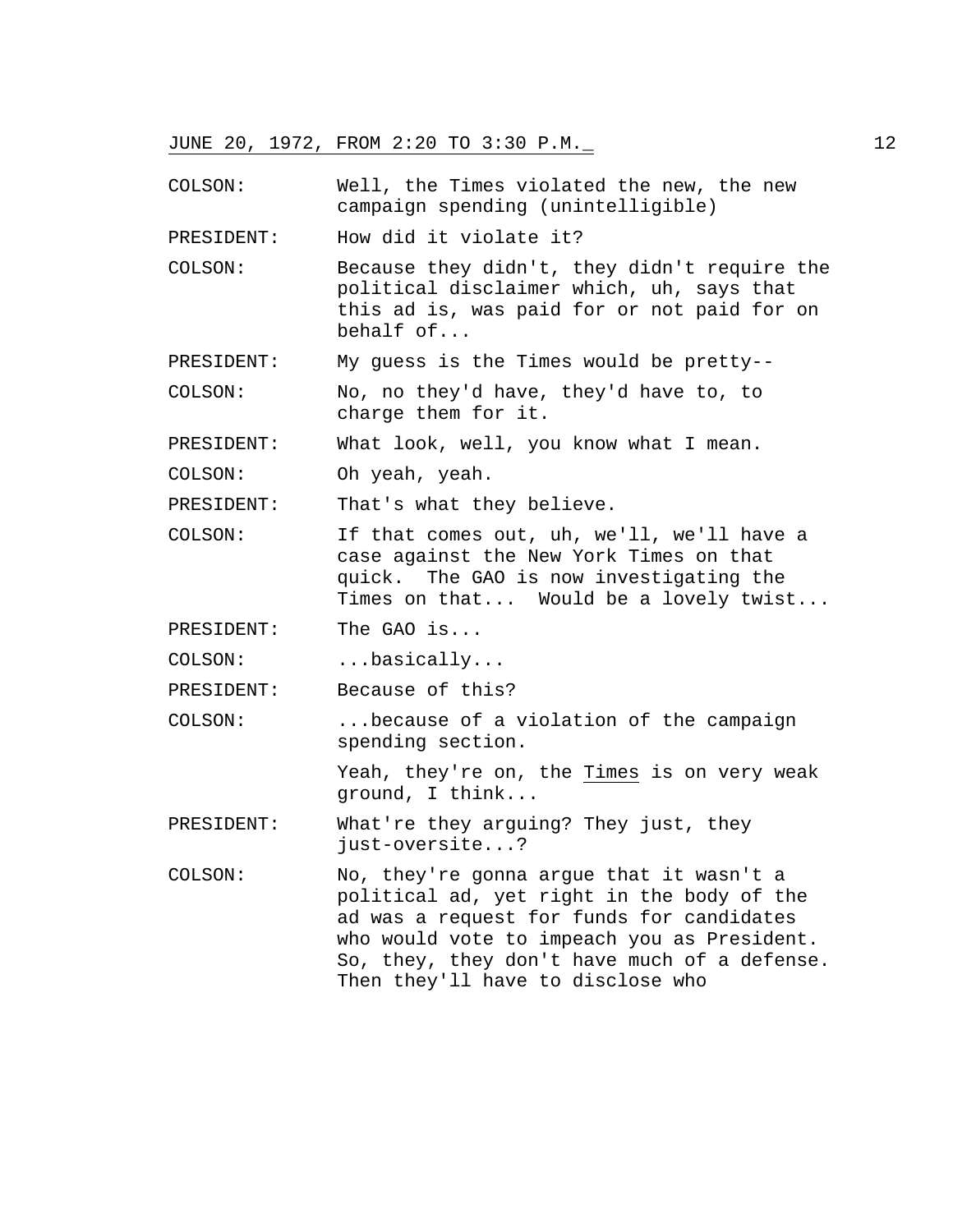COLSON: paid for the ad. And if it turns out that

- (cont'd) that may be traced back to McGovern people, you, you can make this bugging incident look puny by comparison, because that ad was placed the day you left the Soviet Union. And here you are coming back from negotiating with a, one of the most important, critically important meetings in modern history and they're placing an ad to impeach the President of the United States. If that can be traced back to McGovern, I think it would, make, uh eavesdropping at the Watergate Hotel look like child's play.
- PRESIDENT: At times, uh, I just--stonewall it, they're not gonna...
- COLSON: Well they haven't, they haven't yet been, uh ...

PRESIDENT: (Unintelligible)

- COLSON: They've just been served now, with the, uh, the request for information so they will have to start answering. The B6ston Globe, you know, refused to run that same ad. Uh, that shows you how far out the Times is, Jesus (tape noise). The Times and the Post (unintelligible) they're not supposed to do it. That's different.
- PRESIDENT: Is anybody over at the Committee--good intentions I'm sure. All that work, gets up on (unintelligible)--McGovern crowd I suppose.
- COLSON: It's gonna be a lot of bitterness coming out of the McGovern crowd before it's over. I don't think we have to go looking for it. (unintelligible) (tape distortion) he, he really does, a lot of people (unintelligible) that are frightened to death that he could get elected.
- PRESIDENT: I noticed in reading the news summary today, I, uh (unintelligible/**REMOVED**) some of these goddamned politics are gettin' a little worried.

COLSON: (Unintelligible).

PRESIDENT: I don't know. I, uh (unintelligible)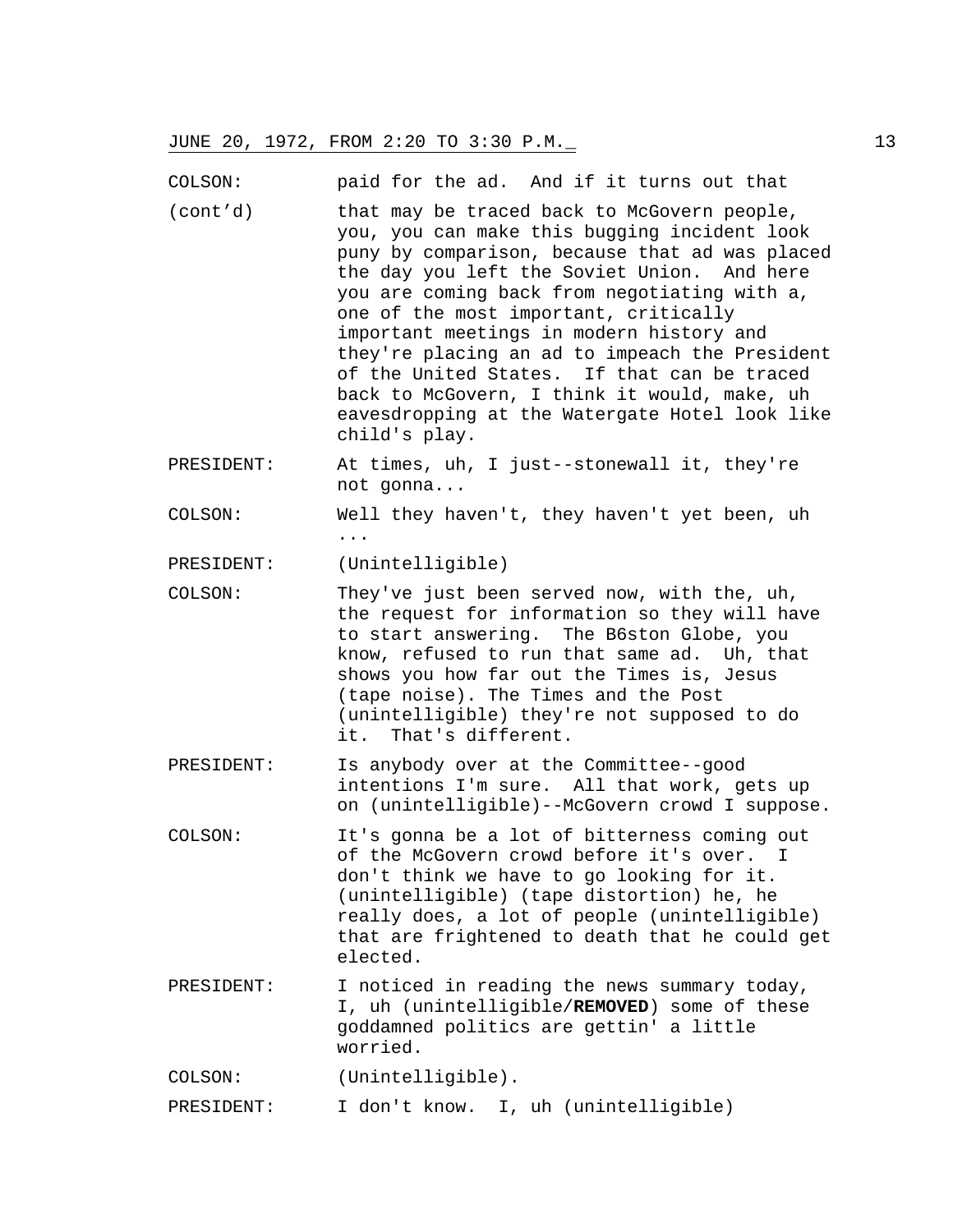COLSON: It's a, it's a...

PRESIDENT: I mean they're worried because they hate my guts so that so. That, that they're worried...

## Second Excerpt

COLSON: Keep the (unintelligible) up on our troops, Mr. President.

PRESIDENT: Oh sure, and as I said, my goodness...

COLSON: We won't let this one bug us, uh,

PRESIDENT: Dumbest thing. My God, there are going to be all sorts of things in the campaign. (15-second unintelligible/**REMOVED**). We can't let this (unintelligible) worlds coming to an end.

COLSON: (Unintelligible).

- PRESIDENT: (Unintelligible). This is a development. Nothing loses an election. Nothing changes it that much. (unintelligible).
- COLSON: (Unintelligible).

PRESIDENT: Sure. (Unintelligible/**REMOVED**).

COLSON: (Unintelligible/**REMOVED**).

PRESIDENT: (Unintelligible/**REMOVED**) washes away (unintelligible). And you look at this damn thing now and its gonna be forgotten after awhile.

COLSON: This'll be forgotten and I hope a lot faster than ITT.

PRESIDENT: Oh sure, you know who the hell is going to keep it alive. We're gonna have a court case and indeed,...the difficulty we'll have ahead, we have got to have lawyers smart enough to have our people de-, delay (unintelligible) avoiding--depositions, of course,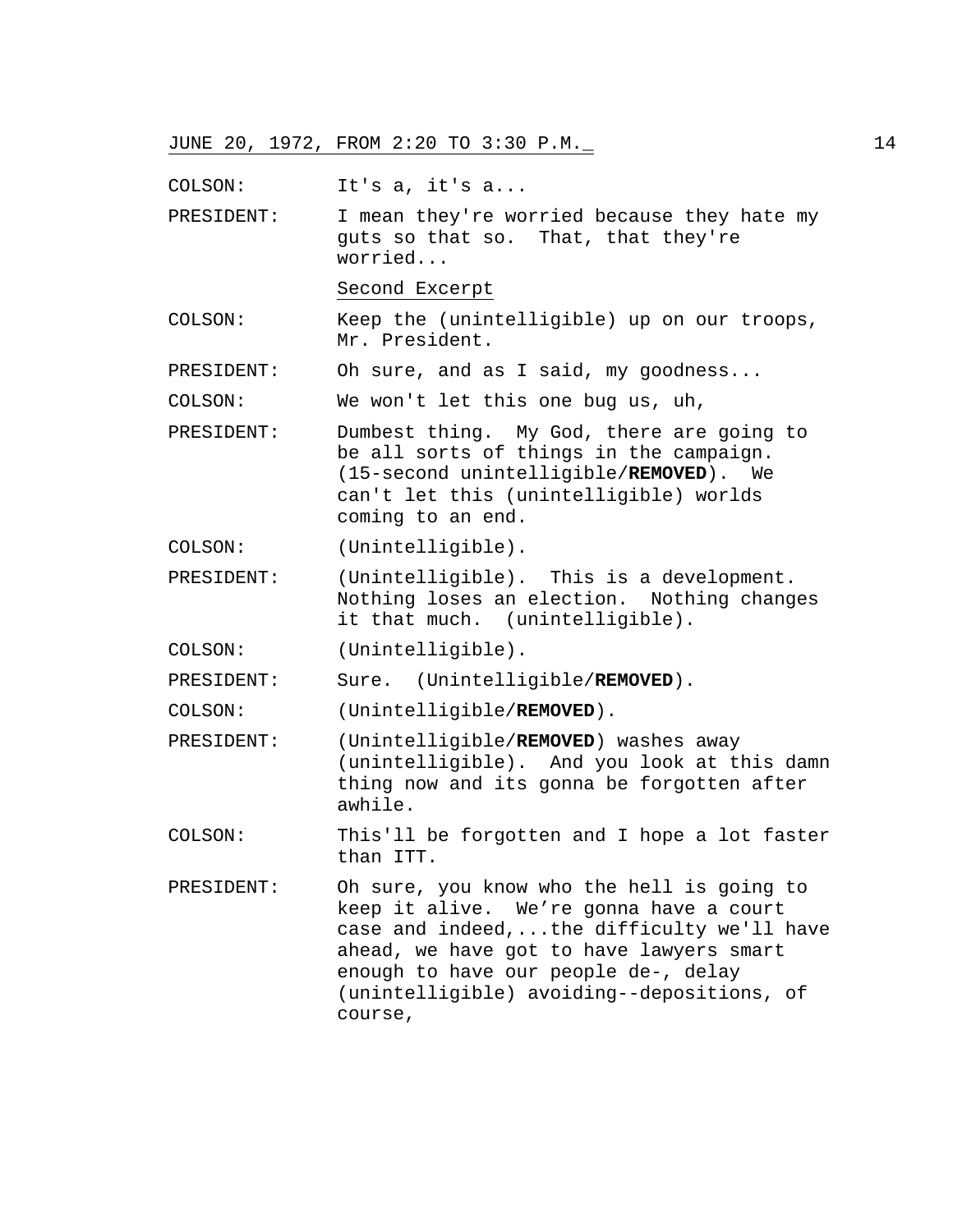PRESIDENT: uh, are one possibility. We've got--I think (cont'd) it would be a quite the thing for the judge to call in Mitchell and have a deposition in the middle of the campaign, don't you? COLSON: I do. I don't think he would. Of course, I'd love to have a deposition, I love to have a de position taken around here. I'm not--, because nobody, everybody's completely out of it. PRESIDENT: Yeah, I know. COLSON: But--this is, this is once when you'd like for people to testify. (Unintelligible/**REMOVED**). PRESIDENT: (Unintelligible/**REMOVED**). COLSON: (Unintelligible/**REMOVED**). PRESIDENT: (Unintelligible/**REMOVED**). COLSON: (Unintelligible/**REMOVED**). PRESIDENT: I don't think you should (unintelligible)... COLSON: (Unintelligible) PRESIDENT: ... you're an inside man. COLSON: I shouldn't. I'd love to but... PRESIDENT: I'd just stay out of it, uh, all there is to it. COLSON: (Unintelligible). I want (unintelligible). PRESIDENT: Oh, should be (unintelligible). COLSON: Yeah. PRESIDENT: (Unintelligible) could kill him. But I just think, ya know, sometimes the uh, you may have your chance later on. (Unintelligible) how we (tape distortion). The Press (unintelligible) they know goddamn well. (Unintelligible/**REMOVED**). Well, go right out and answer these questions for now (unintelligible).